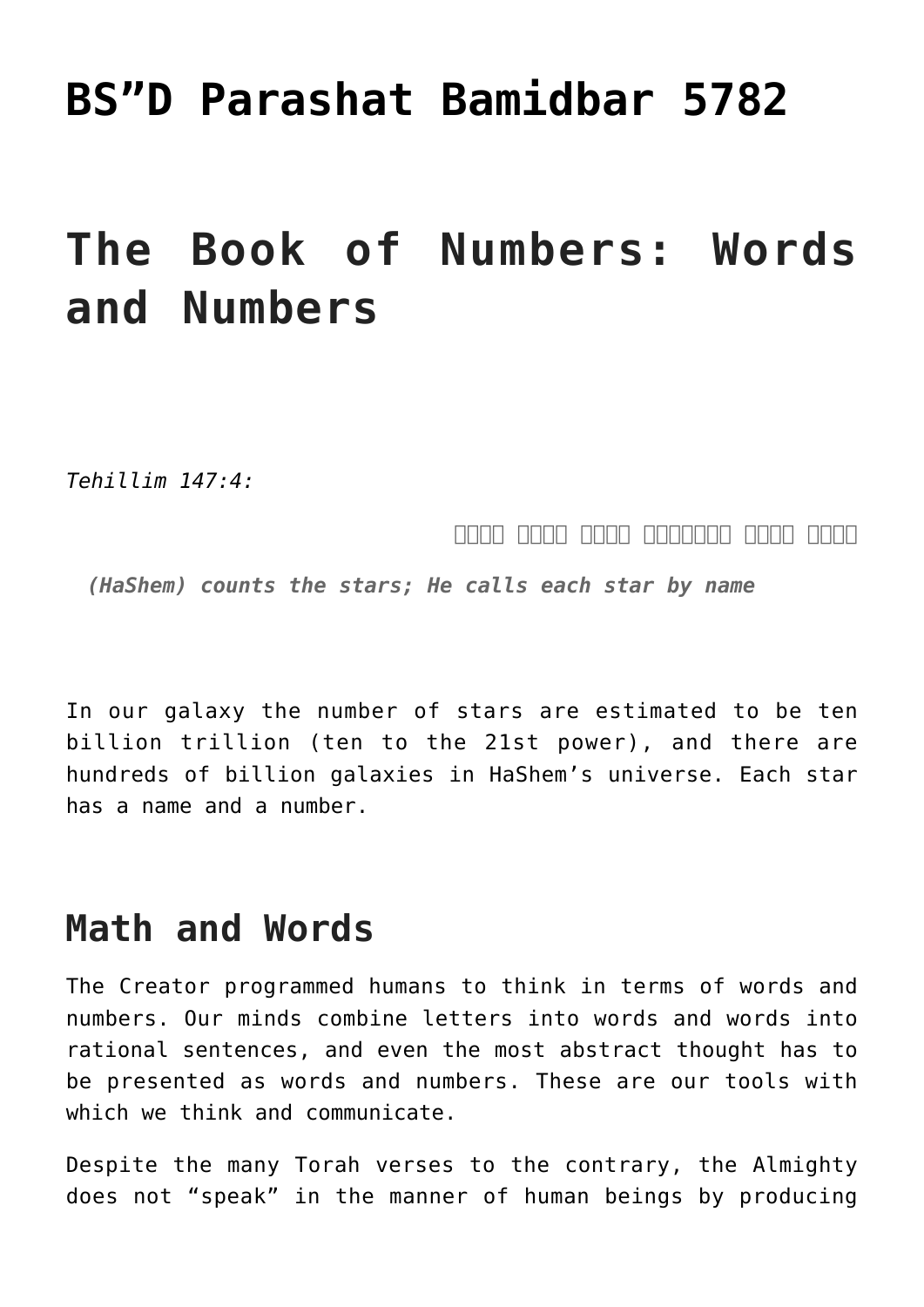air waves. HaShem revealed the Torah to Moshe Rabbeinu and His messages to the prophets through words and numbers which HaShem made them think that they heard, just as an electrode can produce thoughts and pictures in the brain.

As Chazal revealed regarding the fourth commandment of Shabbat, where the two basic words of Shabbat; "shamor" and "zachor" were both "proclaimed" by HaShem simultaneously and were miraculously "heard" (grasped) by the nation simultaneously. This is totally impossible in our world that functions according to the laws of physics.

On the words in Tehillim 105,8:

*דבר צוה לאלף דור*

*(HaShem waited) a thousand generations to command (His Torah)*

The midrash in several sources states that HaShem brought the Torah into being 974 generations before the creation of Bereishiet. During that "time" the Torah was in its most profound abstract form, present only in the "mind" of the Creator. An additional 26 generations after Adam and Chava were formed (bringing it to 1000 generations), the abstract Torah emanated from the deepest recesses of the spiritual world taking the form of words and numbers and was presented to Am Yisrael at Mount Sinai.

In the preferential race between words and numbers, which is more essential? One would be prone to choose words. However, at the end of the day, it is numbers that will decide the fate of each individual, and mankind at large, as Rambam states in his Laws of Tshuva 3,1:

*כל אחד ואחד מבני האדם יש לו זכיות ועונות, מי שזכיותיו יתירות על עונותיו צדיק, ומי שעונותיו יתירות על זכיותיו רשע, מחצה למחצה בינוני, וכן המדינה אם היו זכיות כל יושביה מרובות על*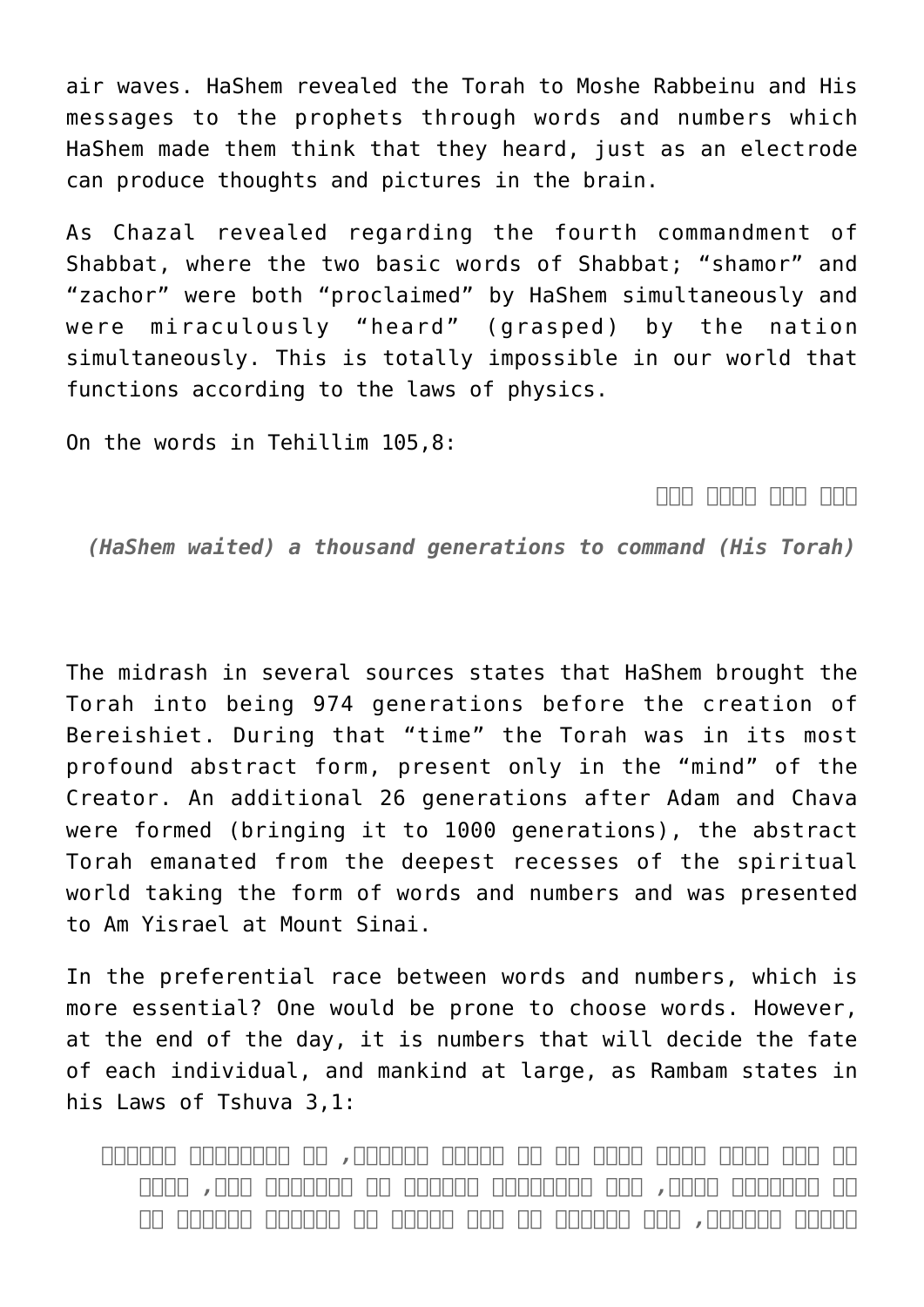*עונותיהן הרי זו צדקת, ואם היו עונותיהם מרובין הרי זו רשעה, וכן כל העולם כולו.*

*Every person has merits and demerits, virtues, and failings. One whose merits outnumber his demerits is a tzaddik (righteous), he whose demerits outnumber his merits is evil. If they are in total balance the individual is classified as bai'nani… This principle applies to nations and indeed to all mankind.*

Every mitzva has qualitative differences dependent on an individual's kavana (intent) and the circumstances surrounding the observance. So, the calculation of one's life can be accomplished only by the Creator. Each stage of a mitzva has a number to distinguish it from another stage. HaShem assumes the role of accountant, assessor, evaluator, mathematician, and digital computer.

At the end of the day, it is math that determines how we have functioned in this world.

## **It's the Math that Counts**

The above is actually an introduction to the mathematic message I want to send to my Kohanic brothers in galut.

When a Kohen blesses the community he is performing a Torah mitzva (Bamidbar 6:22-24):

*וַיְדַבֵּר ה' אֶל מֹשֶׁה לֵּאמֹר. דַּבֵּר אֶל אַהֲרֹן וְאֶל בָּנָיו לֵאמֹר, כֹּה תְבָרֲכוּ אֶת בְּנֵי יִשְׂרָאֵל אָמוֹר לָהֶם. יְבָרֶכְךָ...*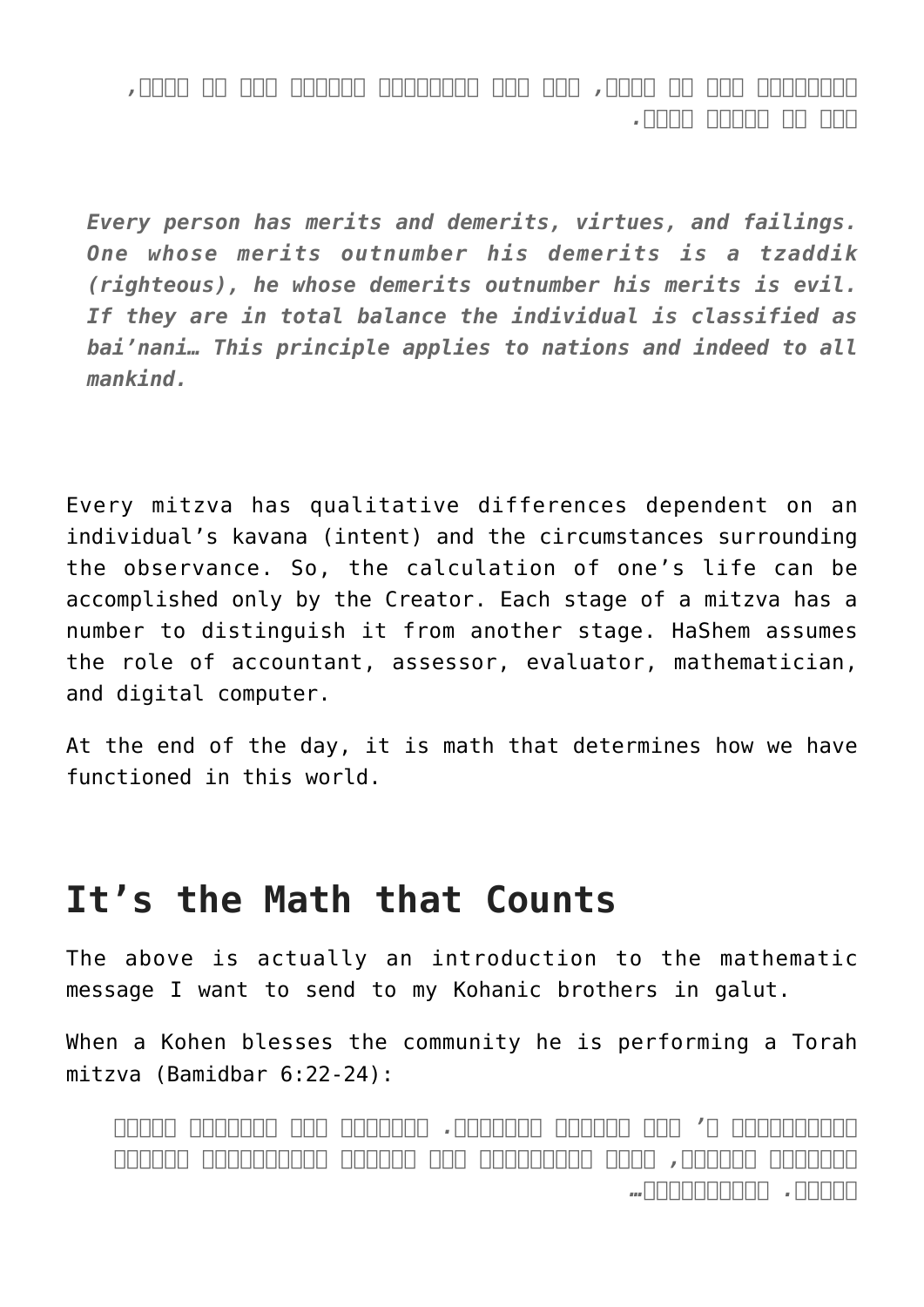*And HaShem spoke unto Moses, saying: 'Speak unto Aaron and unto his sons, saying: You shall bless the children of Israel; yoy shall say unto them: HaShem bless…*

Every year I recite the Kohanic blessing here in Eretz Yisrael over 400 times (365 days plus all the musaf prayers). In ten years it amounts to over 4000 Torah mitzvot, and since I arrived here it amounts to over 24,000 times. In the Ashkenaz communities in the US (apart from some of the Sephardic ones) the Kohanic blessing is said only during musaf on Yom Tov when it is not Shabbat. So, the maximum number — would be 15 times a year. In ten years 150, and after 60 years 900 times; leaving Kohanim in Eretz Yisrael ahead by 23,100 times more.

And who can assess what one single Torah mitzva is worth!

Many halachic authorities including Sefer Chareidim by Harav Elazar Azkari of Tzfat, state that the community that receives the Kohanic blessing also performs a Torah mitzva.

As impressive as they may be, these numbers pale in front of the Torah mitzvot that one achieves by just living in the holy land.

So, when you make out your IRS tax form this year, make an additional one for your acquired mitzva assets verses the potential assets which have been lost.

Remember: when it comes down to it  $-$  it's the math that counts in each individual's Book of Numbers.

Shabbat Shalom

Nachman Kahana